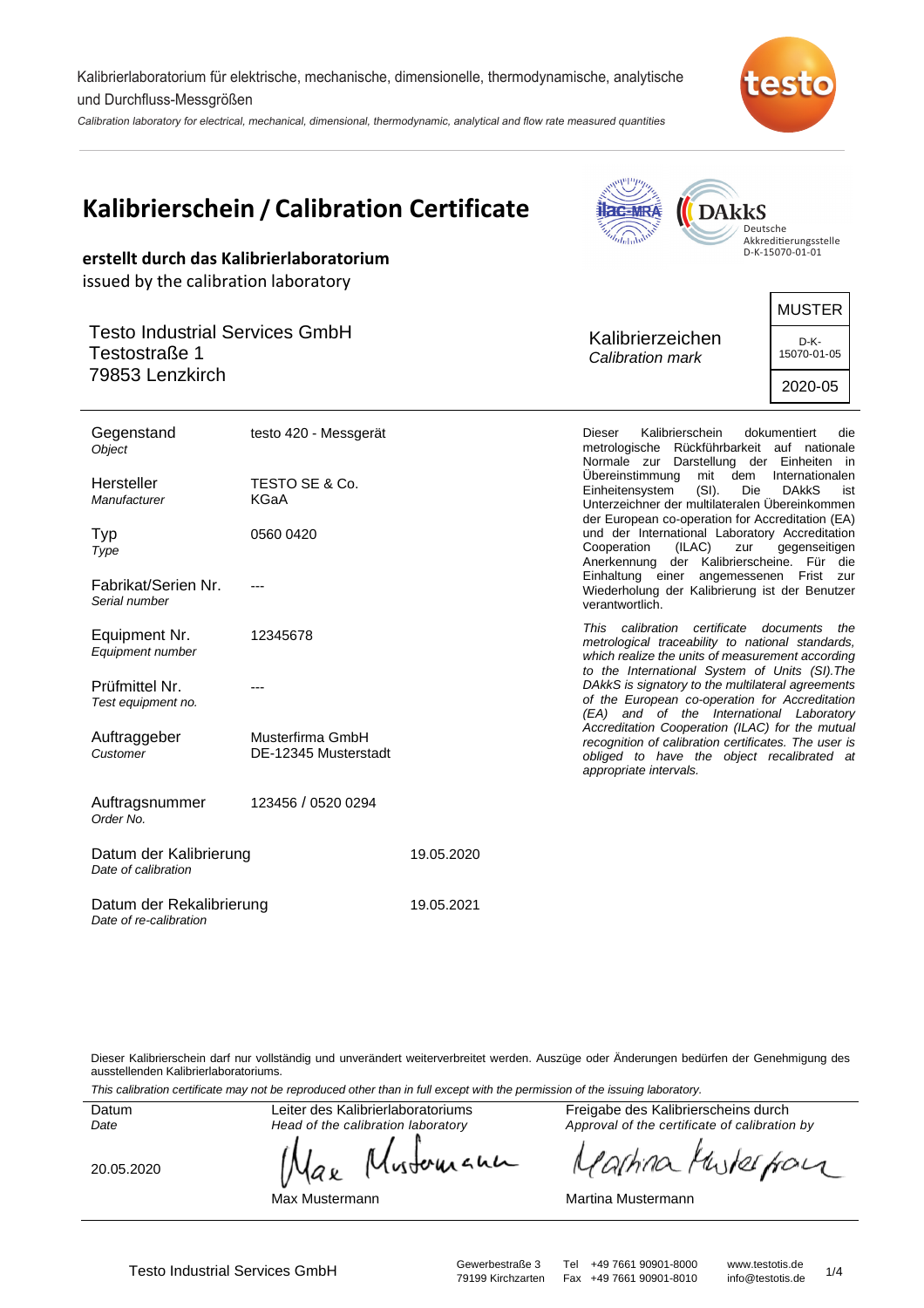MUSTER

D-K-15070-01-05

2020-05

# Kalibrierschein vom calibration certificate dated 20.05.2020

# **Kalibriergegenstand** Calibration object

| Gegenstand<br>Object   | testo 420 - Messgerät |
|------------------------|-----------------------|
| Messbereich            |                       |
| <b>Measuring Range</b> |                       |
|                        |                       |
| Inventar Nr.           |                       |
| Inventory no.          |                       |
| Standort               |                       |
| Location               |                       |

# **Kalibrierverfahren** Calibration procedure

Die Kalibrierung erfolgte beim Durchflussmodus "saugend" und "blasend". Vor der Kalibrierung wurde der Kalibriergegenstand ca. 5 min beim einem Durchfluss von 850 m<sup>3</sup>/h betrieben. Die Bestimmung der Messabweichung eines Kalibriergegenstands erfolgte frühstens 2 min nach Einstellung der Durchflusswerte. Die Anzeige des Prüflings wurde aus dem Mittelwert von 10 Messungen bestimmt.

The calibration was performed in both "suction"and" blowing" flow modes. Before calibration, the device under test was operated at a flow rate of 850 m<sup>3</sup> / h for approximately 5 min. The determination of the measurement deviation of the device under test was made no sooner than 2 min after the cessation of flow. The measurement was calculated from the mean value of 10 readings of the display of the device under test.

#### **Umgebungsbedingungen** Ambient conditions

Alle Messungen wurden im temperierten Labor durchgeführt. All of the measurement were carried out in a tempered laboratory.

Temperatur Temperature (20...26) °C Feuchte Humidity (20...60)% rF % RH

## **Messeinrichtungen** Measuring equipment

| Referenz<br>Reference                                     | Rückführung<br>Traceability | Rekal.<br>Next cal. | Zertifikat-Nr.<br>Certificate-no. | Eq.-Nr.<br>Eq.-no. |
|-----------------------------------------------------------|-----------------------------|---------------------|-----------------------------------|--------------------|
| Volumenstromprüfstand Volume stream test bench            | $\overline{\phantom{0}}$    | $2021 - 10$         | D-K-15070-01-05                   | 10112178           |
| <b>Drucksensor</b> pressure probe                         | 15070-01-01 2020-03         | 2021-03             | D39354                            | 10242956           |
| Drucksensor pressure probe                                | 15070-01-01 2020-03         | 2021-03             | D39381                            | 10242957           |
| Druckmessgerät DPI 740 Pressure instrument DPI 740        | 15070-01-01 2020-02         | 2021-02             | D37749                            | 10539571           |
| Widerstandsthermometer PT100 Resistance thermometer PT100 | 15070-01-01 2020-01         | 2021-01             | T131420                           | 10541385           |

Referenzzertifikate sind auf www.primasonline.com abrufbar Reference certificates are available at www.primasonline.com



79199 Kirchzarten Fax +49 7661 90901-8010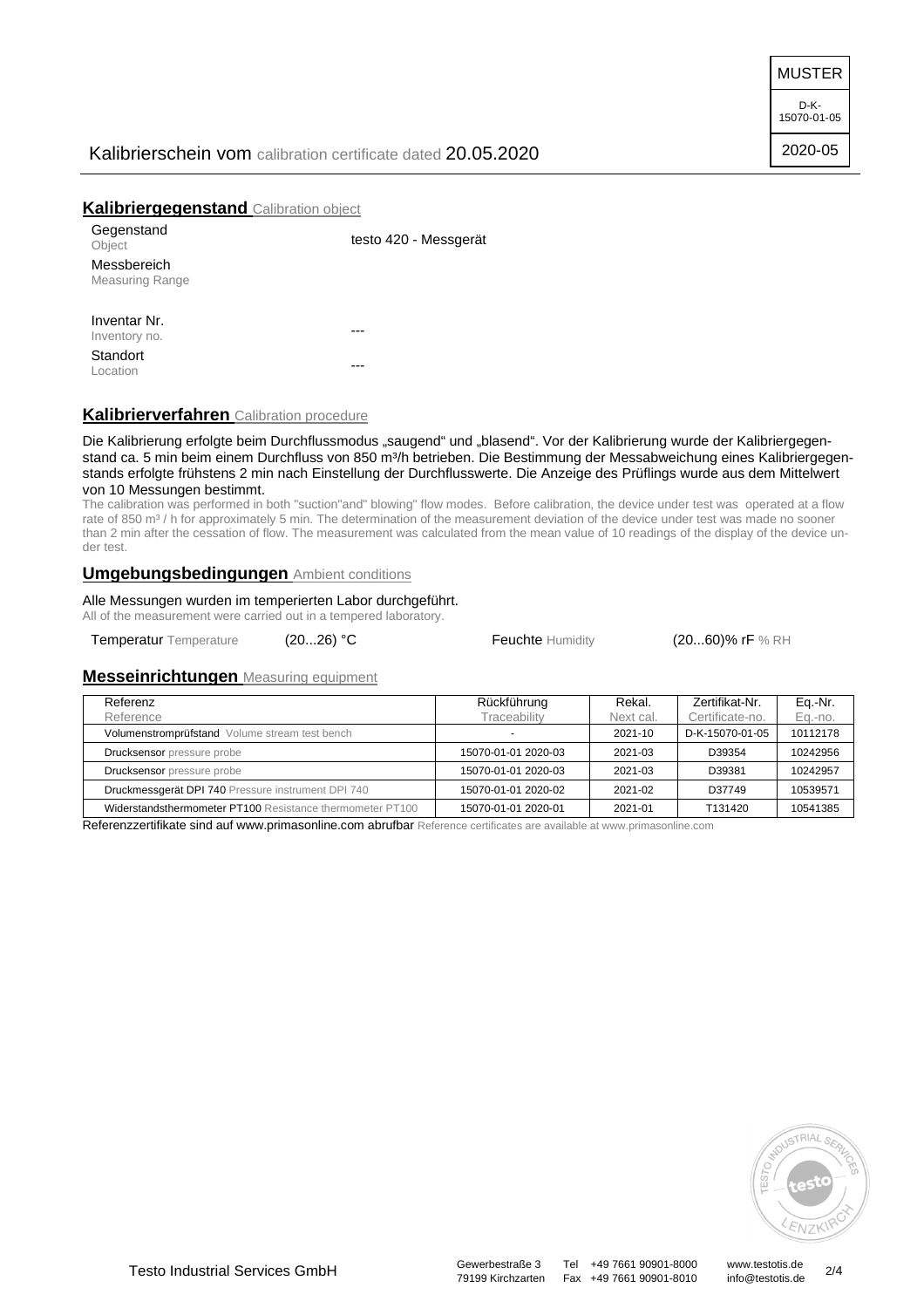2020-05

# **Messergebnisse** Measuring results

**Blasend Blowing** 

| Bezugswert<br>Reference value<br>$Qn$ normal | Anzeige des Kalib-<br>riergegenstandes<br>Sample's indication<br>$Q_n$ KG | Abweichung<br>Deviation | Zulässige<br>Abweichung<br>Allowed devia-<br>tion | Messunsicherheit<br>$(k=2)$<br>Measurement un-<br>certainty $(k=2)$ | Bewertung<br>Confirmation |
|----------------------------------------------|---------------------------------------------------------------------------|-------------------------|---------------------------------------------------|---------------------------------------------------------------------|---------------------------|
| $m^3/h$                                      | $m^3/h$                                                                   | $m^3/h$                 | $m^3/h$                                           | $m^3/h$                                                             |                           |
| 149,7                                        | 149,2                                                                     | $-0,5$                  | ± 17                                              | 3,5                                                                 | pass                      |
| 302,3                                        | 304.9                                                                     | 2,6                     | ± 22                                              | 4,5                                                                 | pass                      |
| 446,1                                        | 454,8                                                                     | 8,7                     | ± 26                                              | 6,7                                                                 | pass                      |
| 599,1                                        | 611,7                                                                     | 12,6                    | ± 31                                              | 9,0                                                                 | pass                      |
| 749,4                                        | 764,0                                                                     | 14,6                    | ± 35                                              | 11,2                                                                | pass                      |
| 898,6                                        | 915,0                                                                     | 16,4                    | ± 40                                              | 13,5                                                                | pass                      |
| 1052,5                                       | 1072,3                                                                    | 19,8                    | ± 45                                              | 15,8                                                                | pass                      |
| 1203,2                                       | 1224,9                                                                    | 21,7                    | ±49                                               | 18,0                                                                | pass                      |
| 1350,2                                       | 1375,0                                                                    | 24,8                    | ± 54                                              | 20,3                                                                | pass                      |
| 1513,1                                       | 1536.8                                                                    | 23,7                    | ± 58                                              | 22,7                                                                | pass                      |

 $Q_n$  = Durchfluss im Normzustand Flow normal condition to 21 °C; po 1013 mbar; 0 %rF

**Saugend**Sucking

| <b>Bezugswert</b>              | Anzeige des Kalib-<br>riergegenstandes | Abweichung | Zulässige<br>Abweichung | Messunsicherheit<br>$(k=2)$          | Bewertung    |
|--------------------------------|----------------------------------------|------------|-------------------------|--------------------------------------|--------------|
| Reference value<br>$Qn$ normal | Sample's indication<br>$Q_n$ KG        | Deviation  | Allowed devia-<br>tion  | Measurement un-<br>certainty $(k=2)$ | Confirmation |
| $m^3/h$                        | $m^3/h$                                | $m^3/h$    | $m^3/h$                 | $m^3/h$                              |              |
| 145,5                          | 148.4                                  | 2,9        | ± 17                    | 3,5                                  | pass         |
| 298,4                          | 303,6                                  | 5,2        | ± 22                    | 4,5                                  | pass         |
| 442,3                          | 451,4                                  | 9,1        | ±26                     | 6,7                                  | pass         |
| 593,6                          | 607,4                                  | 13,8       | ± 31                    | 9,0                                  | pass         |
| 745,6                          | 760,7                                  | 15,1       | ± 35                    | 11,2                                 | pass         |
| 893,7                          | 911,9                                  | 18,2       | ± 40                    | 13,5                                 | pass         |
| 1054,3                         | 1075,8                                 | 21,5       | ± 45                    | 15,8                                 | pass         |
| 1203,7                         | 1226,9                                 | 23,2       | ±49                     | 18,0                                 | pass         |
| 1342,1                         | 1370,5                                 | 28,4       | ± 53                    | 20,3                                 | pass         |
| 1498,8                         | 1528,0                                 | 29,2       | ± 58                    | 22,7                                 | pass         |

 $Q_n$  = Durchfluss im Normzustand Flow normal condition  $t_n$  21 °C;  $p_n$  1013 mbar; 0 %rF

## **Messunsicherheit** Measurement uncertainty

Angegeben ist die erweiterte Messunsicherheit, die sich aus der Standardmessunsicherheit durch Multiplikation mit dem Erweiterungsfaktor  $k = 2$  ergibt. Sie wurde gemäß EA-4/02 M: 2013 ermittelt. Der Wert der Messgröße liegt mit einer Wahrscheinlichkeit von 95% im zugeordneten Werteintervall.

The extended measurement uncertainty which is resulting from the standard measurement uncertainty by multiplying with the coverage factor  $k = 2$  is indicated. It was determined according to EA-4/02 M: 2013. The value of the measured value is in the assigned value interval with a probability of 95%.

### **Bemerkungen** Remarks

#### Normvolumenstrom (Normbedingungen: 1013 mbar; 21,0°C; 0% rF). Bei der Kalibrierung war der K-Faktor auf 1,000 eingestellt

Norm mass flow (norm conditions: 1013 mbar; 21,0°C; 0% rH). During the calibration, the K-factor to 1,000 was set Bei der Kalibrierung war der Kalibrierfaktor der Haube eingestellt auf: Zuluft 1,000; Abluft 1,000 During the calibration, the calibration factor of the hood was on set: air 1,000; Exhaust 1,000



79199 Kirchzarten Fax +49 7661 90901-8010